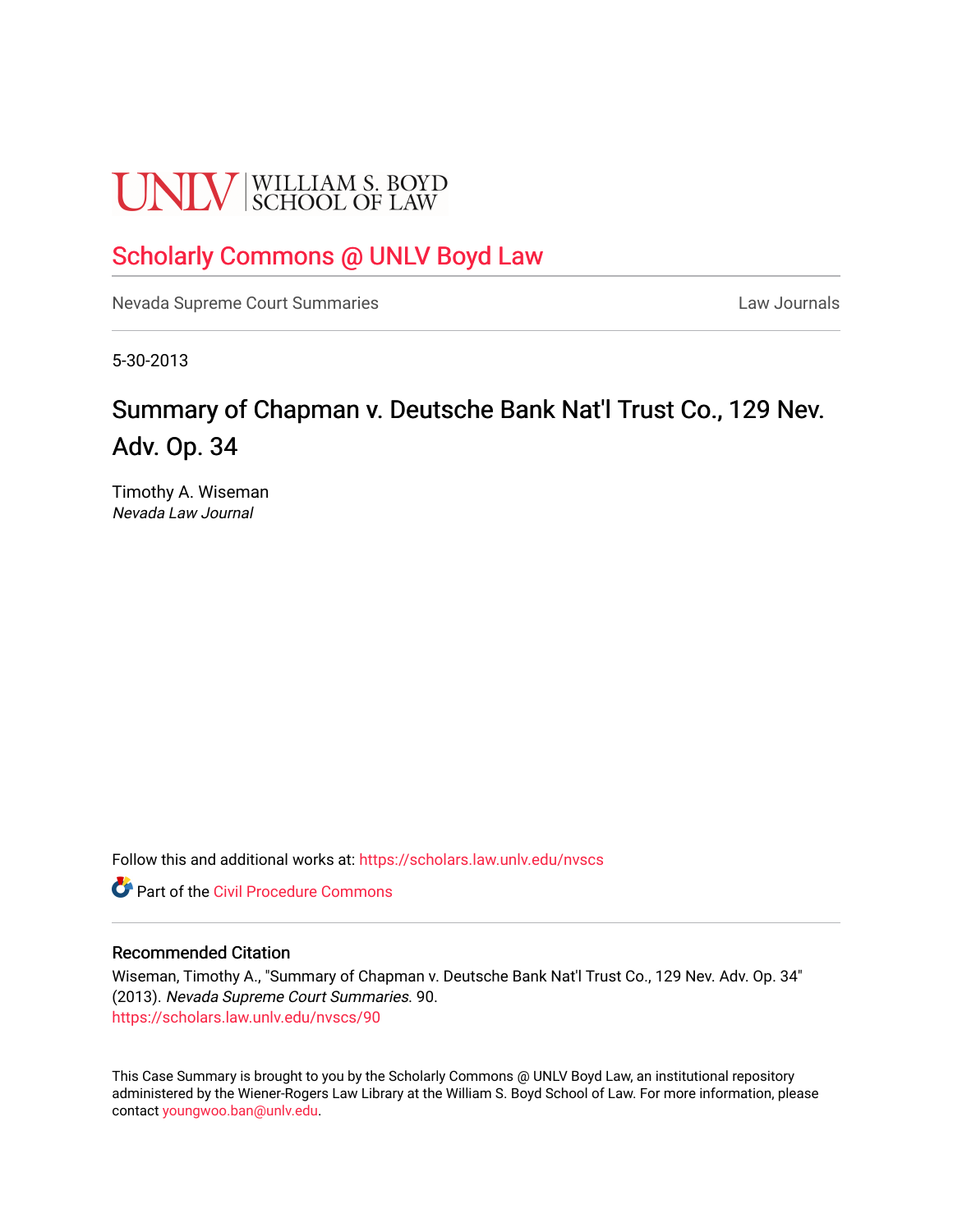*Chapman v. Deutsche Bank Nat'l Trust Co.*, 129 Nev. Adv. Op. 34 (May 30, 2013)<sup>1</sup>

#### CIVIL PROCEDURE – ACTIONS FOR QUIET TITLE AND UNLAWFUL DETAINER

#### **Summary**

The Court considered whether a quiet title action was characterized as *in personam*, *in rem*, or *quasi in rem*. The Court also considered whether an action for unlawful detainer was characterized as *in personam*, *in rem*, or *quasi in rem*.

#### **Disposition/Outcome**

The Court noted that the distinction between *in rem* and *quasi in rem* was historically significant but of little relevance now. Thus, it sought only to determine whether these actions were *in personam* as one category or some form of *in rem* action without distinguishing between *in rem* and *quasi in rem*. The Court found that both actions for quiet title and unlawful detainer were properly categorized as actions *in rem*.

#### **Factual and Procedural History**

Deutsche Bank National Trust Company attempted to foreclose upon the home of George and Brenda Chapman. However, the Chapmans did not leave the home, and Deutsche Bank filed an unlawful detainer action<sup>2</sup> to have them removed. The Chapman's filed a quiet title<sup>3</sup> action claiming that Deutsche Bank owned neither the promissory note nor the deed of trust and that it had foreclosed without the notice required.<sup>4</sup>

Deutsche Bank removed the quiet title action to federal court and then filed to dismiss for failure to state a claim. The Chapmans asked the federal court to remand to state court on the basis that the unlawful detainer action gave the state court exclusive jurisdiction over the real property in question. The federal court granted the motion to dismiss after denying the motion to remand.

The Chapmans appealed to the Ninth Circuit, claiming that the prior exclusive jurisdiction doctrine required the matter to be decided by the state court. The Ninth Circuit stated that it would be proper to vacate and remand under the prior exclusive jurisdiction doctrine if both the quiet title actions and unlawful detainer actions were *in rem* or *quasi in rem* actions. The Ninth Circuit certified those questions to the Nevada Supreme Court.

#### **Discussion**

 $\overline{a}$ 

Justice Pickering wrote the unanimous opinion for the court, sitting en banc. The prior exclusive jurisdiction doctrine requires that "when one court is exercising *in rem* jurisdiction

<sup>&</sup>lt;sup>1</sup> By Timothy A. Wiseman <sup>2</sup> Nev. Rev. STAT. § 40.255 (2011).

<sup>&</sup>lt;sup>3</sup> NEV. REV. STAT. § 40.010 (2011).<br><sup>4</sup> NEV. REV. STAT. § 107.080 (2011).